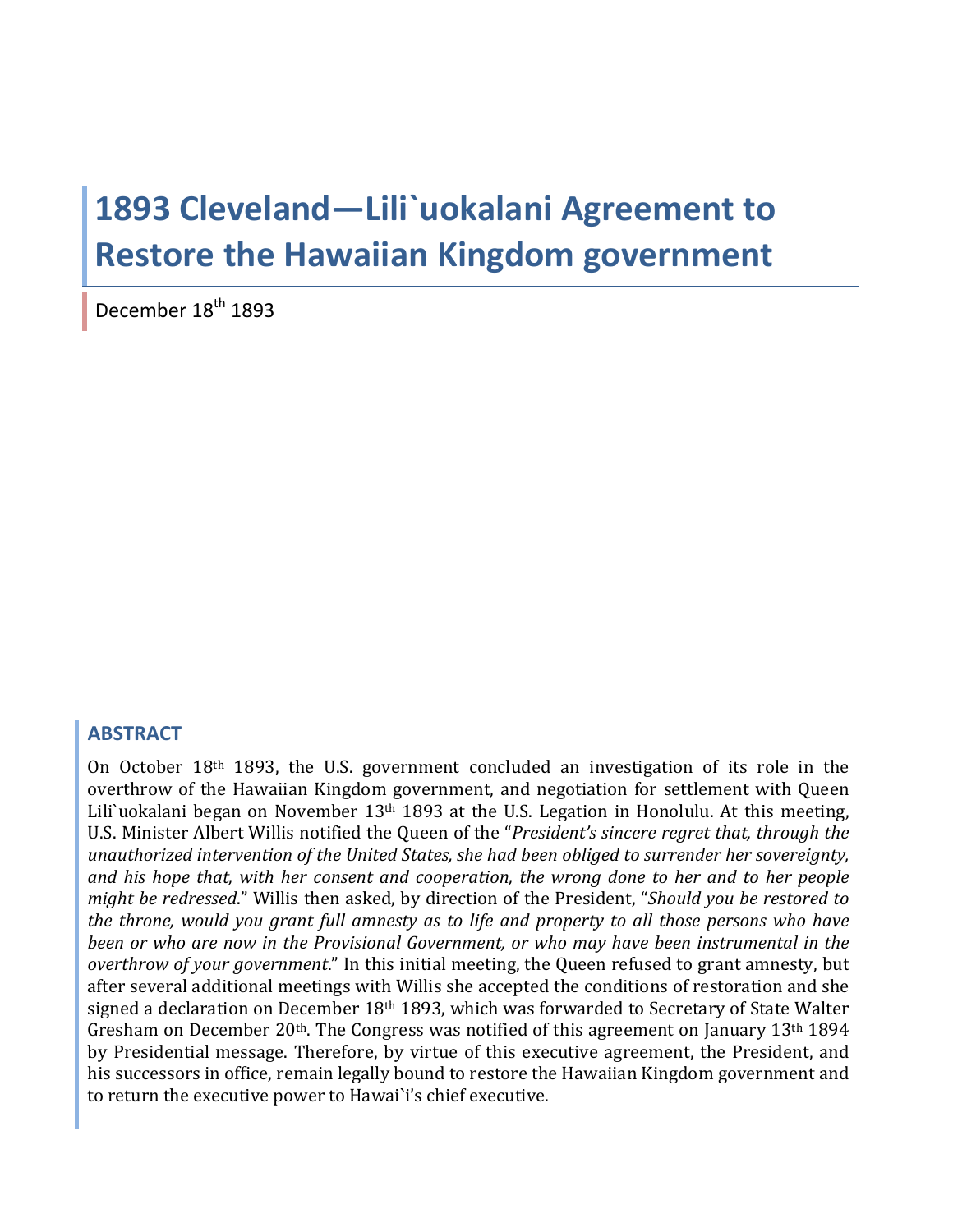### APPENDIX II

## FOREIGN **RELATIONS**

Or **THE**

### **UNITED STATES**

## 1894

AFFAIRS **IN** HAWAII



WASHINGTON GOVERNMENT PRINTING **OFFICE**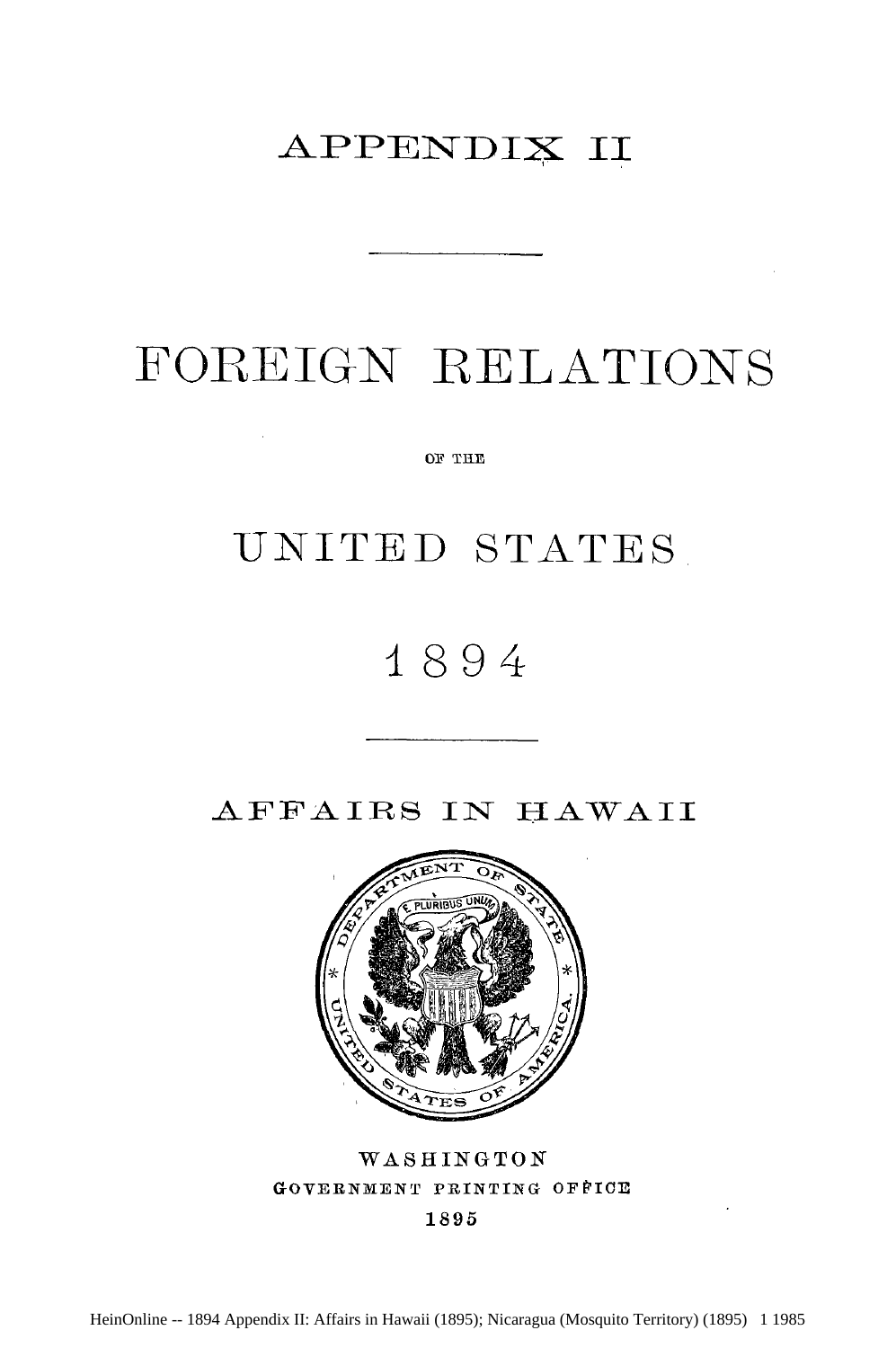#### Mr. Willis to Mr. Gresham.

#### [Confidential.]

No. 16.1

#### LEGATION OF THE UNITED STATES, Honolulu, Hawaiian Islands, December 20, 1893.

SIR: On Monday afternoon at 6 p.m., before the report of the Washington Place interview, referred to in my dispatch, No. 15, of December 19, had been written from the stenographic notes, Mr. Carter called at the legation and read to me a note to him, just received from the Queen, in which she unreservedly consented, when restored as the constitutional sovereign, to grant amnesty and assume all obligations of the Provisional Government.

On yesterday (Tuesday) morning at 9 o'clock Mr. Carter brought a letter from the Queen, a copy of which I inclose, and an agreement signed by her, binding herself, if restored, to grant full amnesty, a copy of which I inclose.

Very respectfully.

ALBERT S. WILLIS.

[Inclosure 1 with No 16.]

WASHINGTON PLACE. Honolulu, December 18, 1893

His Excellency ALBERT WILLIS,

Envoy Extraordinary and Minister Plenipotentiary, U.S. A.:

SIR: Since I had the interview with you this morning I have given the most care ful and conscientious thought as to my duty, and I now of my own free will give my conclusions.

I must not feel vengeful to any of my people. If I am restored by the United States I must forget myself and remember only my dear people and my country. I shares I must forgive and forget the past, permitting no proscription or punishment of any<br>one, but trusting that all will hereafter work together in peace and friendship for<br>one, but trusting that all will hereafter work

sage of gratitude from me and from my people, and promising, with God's grace, to prove worthy of the confidence and friendship of your people,

I am, etc.,

LILIUOKALANI.

#### [Inclosure 2 with No. 16.]

I, Liliuokalani, in recognition of the high sense of justice which has actuated the President of the United States, and desiring to put aside all feelings of personal hatred or revenge and to do what is best for all the people of these Islands, both native and foreign born, do hereby and herein solemnly declare and pledge myself have and lovely born, to be below and herein solelar that, if reinstated as the constitutional sovereign of the Hawaiian Islands, that I<br>will immediately proclaim and declare, unconditionally and without reservation, to<br>ev measures of proscription or punishment for what has been done in the past by those<br>setting up or supporting the Provisional Government.<br>I further solemnly agree to accept the restoration under the constitution existing<br>at

stitution with all the guaranties as to person and property therein contained.<br>I furthermore solemnly pledge myself and my Government, if restored, to assume

all the obligations created by the Provisional Government, in the proper course of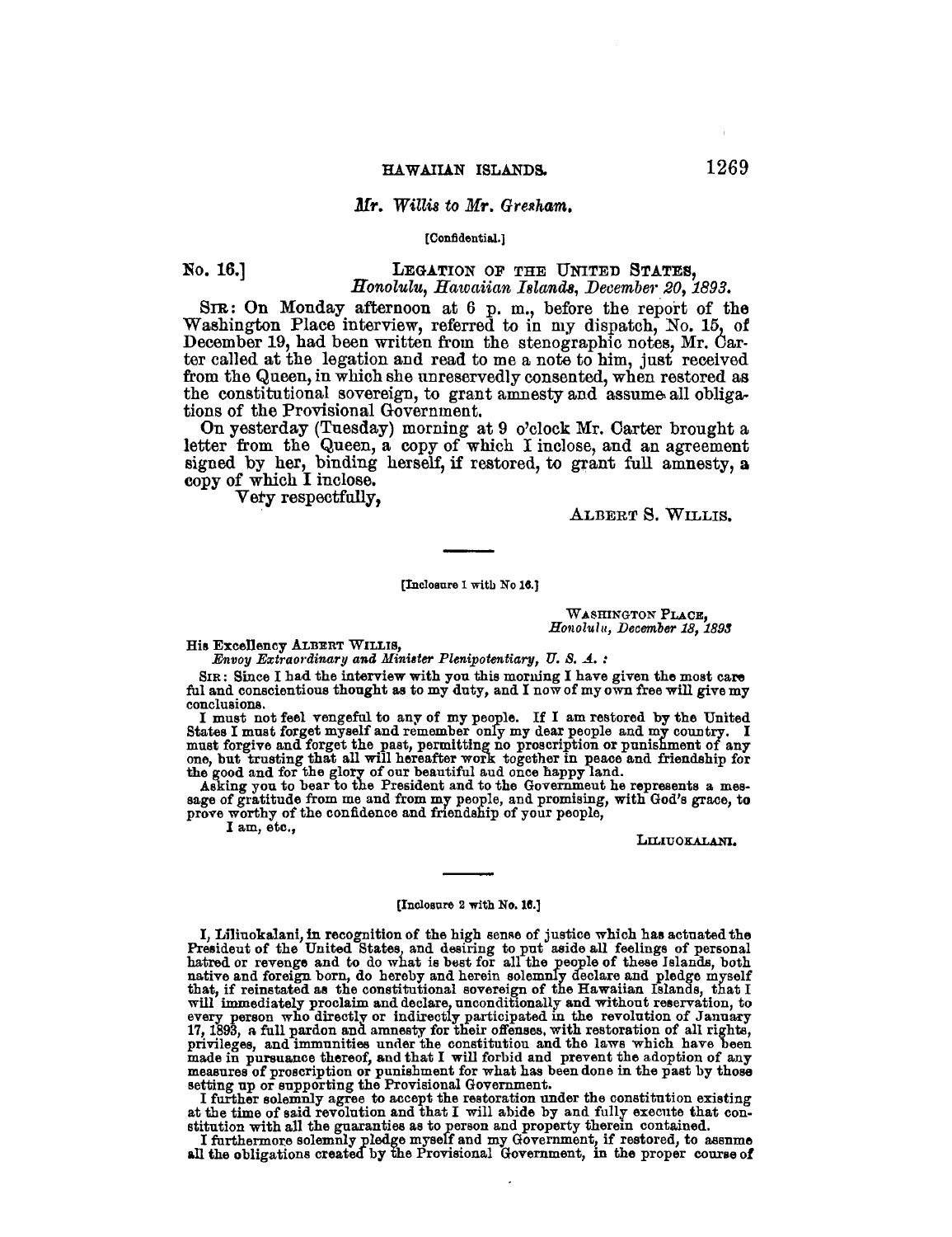administration, including all expenditures for military or police services, it being my purpose, if restored, to assume the Government precisely as it existed on the day when it was unlawfully overthrown.

Witness my hand this 18th of December, 1893.

Attest:

J. O. CARTER.

#### Mr. Willis to Mr. Gresham.

#### [Confidential.]

No. 17.1

LEGATION OF THE UNITED STATES. Honolulu, December 20, 1893.

SIR: On Monday, December 18, the interview with the Queen at her residence, Washington Place, was held, lasting until 1 p.m.

At 5:30 p.m. of the same day I received a communication from the Provisional Government, through the Hon. S. B. Dole, minister of foreign affairs, referring to my visit to the Queen. He asked to be informed whether I was "acting in any way hostile to this (his) Government," and pressed for "an immediate answer." I inclose a copy of the communication.

As I had two days before notified a member of the cabinet, Hon.  $W$ . O. Smith, attorney-general, that I would be ready in forty-eight hours to make known to the Provisional Government the President's decision, and as the tone of the communication-doubtless without intentionwas somewhat mandatory, I thought it best not to make any reply to it. Moreover, at that hour I had not received the written pledge and agreement of the Queen, without which I could take no step.

This morning at 9:30 o'clock I received the letter and agreement of the Queen, as set forth in my No. 16 of this date. I immediately addressed a note to the minister of foreign affairs, Mr. Dole, informing him that I had a communication from my Government, which I desired to submit in person to the president and ministers of his Government at any hour during the day that it might please him to designate. I inclose a copy of my letter. This note was delivered to the minister of foreign affairs by Mr. Mills, and the hour of 1:30 p.m. was verbally designated for the interview.

At the hour appointed I went to the executive building and met the President and his associate ministers, to whom I submitted the decision of the President of the United States.

A memorandum of what I said upon the occasion was left with them after delivery, a copy of which I inclose.

It may be proper at this time briefly to state my course of action since arriving here on Saturday the 4th day of November last. My baggage containing credentials did not come to hand until 4 o'clock, before which time the offices of the Provisional Government were closed.

On Monday morning following, Mr. Mills, our consul-general, bore a note to the minister of foreign affairs asking that he designate a time for the presentation of Mr. Blount's letter of recall and my letter of credence. Mr. Mills was authorized to say, and did say to him, that I was ready on that day (Monday) to present my credentials. The Provisional Government, however, appointed the following day (Tuesday) at 11 o'clock, at which time I was formally presented.

As our Government had for fifty years held the friendliest relations with the people of these islands—native as well as foreign born—in

1270

LILIUOKALANI.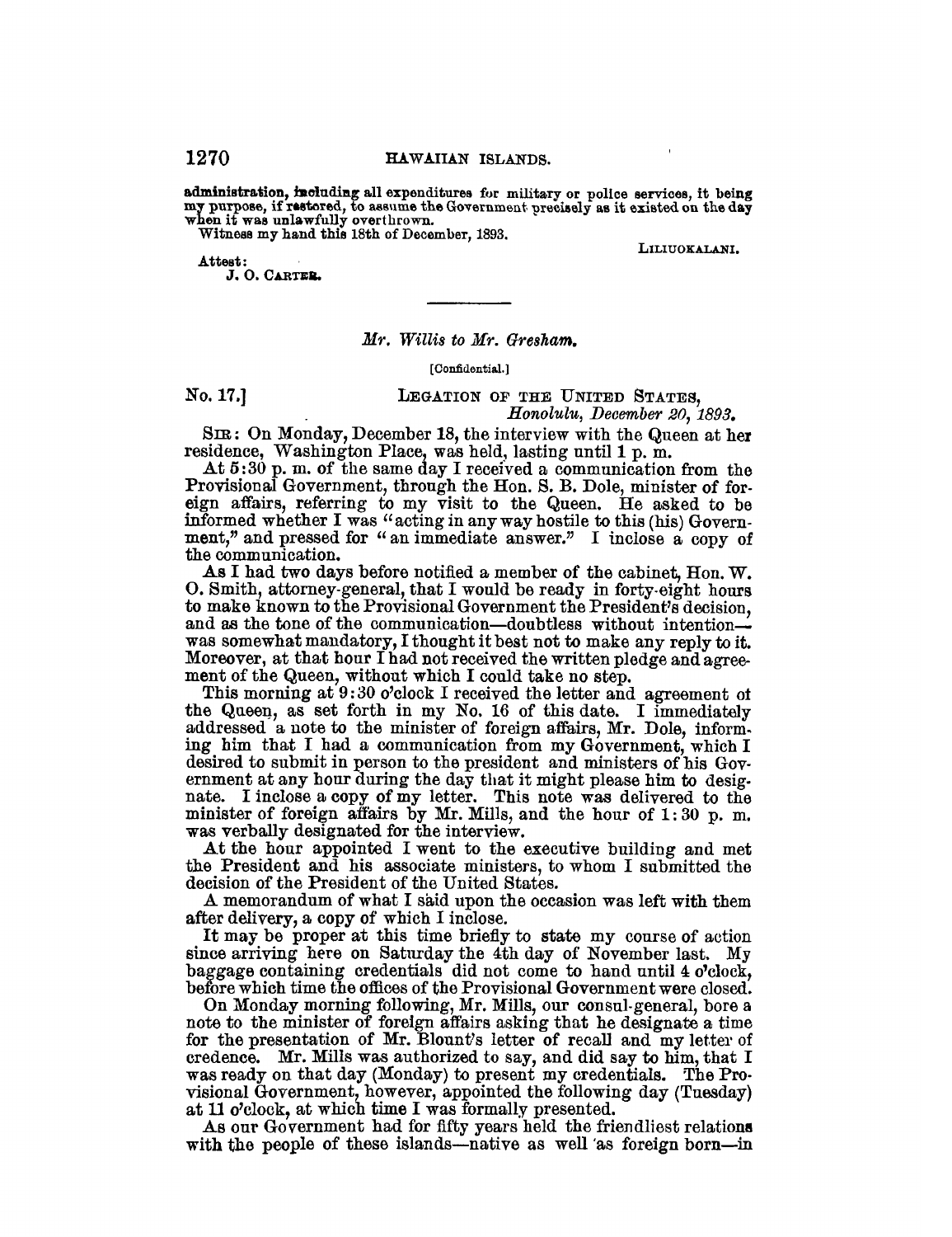WILLIS, WASHINGTON, *January 12*, 1894.

*Minister, Honolulu:*

Your numbers 14 to 18, inclusive, show that you have rightly comprehended the scope of your instructions, and have, as far as was in your power, discharged the onerous task confided to you.

The President sincerely regrets that the Provisional Government refuses to acquiesce in the conclusion which his sense of right and duty and a due regard for our national honor constrained him to reach and submit as a measure of justice to the people of the Hawaiian Islands and their deposed sovereign. While it is true that the Provisional Government was created to exist only until the islands were annexed to the United States, that the Queen finally, but reluctantly, surrendered to an armed force of this Government illegally quartered in Honolulu, and representatives of the Provisional Government (which realized its impotency and was anxious to get control of the Queen's means of defense) assured her that, if she would surrender, her case would be subsequently considered by the United States, the President has never claimed that such action constituted him an arbitrator in the technical sense, or authorized him to act in that capacity between the Constitutional Government and the Provisional Government. You made no such claim when you acquainted that Government with the President's decision.

The solemn assurance given to the Queen has been referred to, not as authority for the President to act as arbitrator, but as a fact material to a just determination of the President's duty in the premises.

In the note which the minister of foreign affairs addressed to you on the 23d ultimo it is stated in effect that even if the Constitutional Government was subverted by the action of the American minister and an invasion by a military force of the United States, the President's authority is limited to dealing with our own unfaithful officials, and that he can take no steps looking to the correction of the wrong done. The President entertains a different view of his responsibility and duty. The subversion of the Hawaiian Government by an abuse **of** the authority of the United States was in plain violation of international law and required the President to disavow and condemn the act of our offending officials, and, within the limits of his constitutional power, to endeavor to restore the lawful authority.

,On the 18th ultimo the President sent a special message to Congress communicating copies of Mr. Blount's reports and the instructions given to him and to you. On the same day, answering a resolution of the House of Representatives, he sent copies of all correspondence since March 4, 1889, on the political affairs and relations of Hawaii, withholding, for sufficient reasons, only Mr. Stevens' No. 70 of October 8, 1892, and your No. 3 of November 16, 1893. The President therein announced that the conditions of restoration suggested by him to the Queen had not proved acceptable to her, and that since the instructions sent to you to insist upon those conditions he had not learned that the Queen was willing to assent to them. The President thereupon submitted the subject to the more extended powers and wider discretion of Cougress, adding the assurance that he would be grati**fied** to cooperate in any legitimate plan which might be devised for a solution of the problem consistent with American honor, integrity, and morality.

Your reports show that on further reflection the Queen gave her unqualified assent in writing to the conditions suggested, but that the